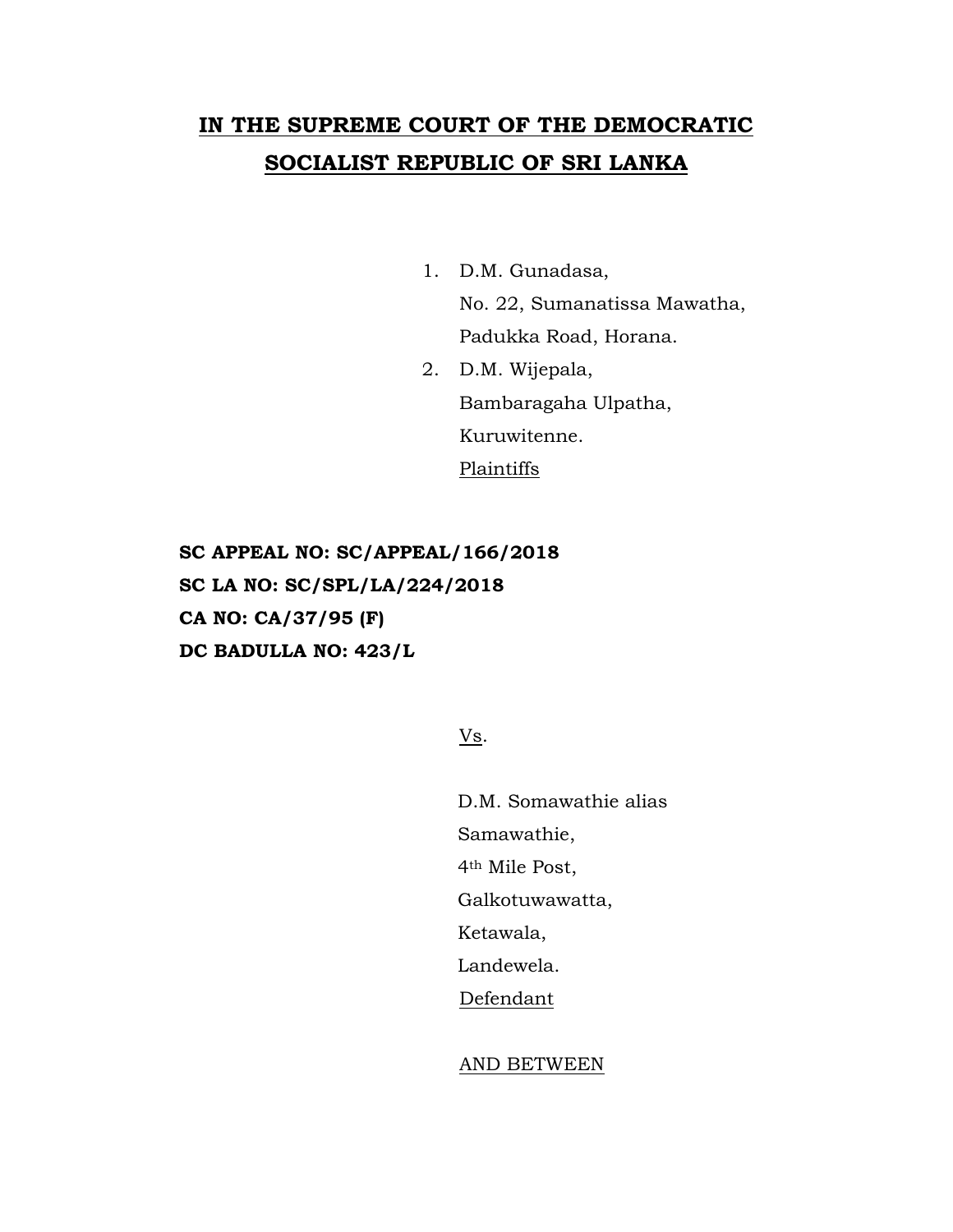1. D.M. Gunadasa,

No. 22, Sumanatissa Mawatha, Padukka Road, Horana.

- 2. D.M. Wijepala, (Deceased) Bambaragaha Ulpatha, Kuruwitenne.
- 2A. Senadeera Siriyalatha,
- 2B. Raveendra Pushpakumara, Dissanayaka,
- 2C. Piyal Kumara Dissanayaka,
- 2D. Vajira Kumara Dissanayaka, All of, Bambaragaha Ulpatha,

Kuruwitenne.

Plaintiff-Appellants

Vs.

D.M. Somawathie alias Samawathie, (Deceased) 4th Mile Post, Galkotuwawatta, Ketawala, Landewela. Defendant-Respondent

D.M. Upali Kusumsiri Bandara, 4th Mile Post, Galkotuwawatta, Ketawala, Landewela. Substituted Defendant-Respondent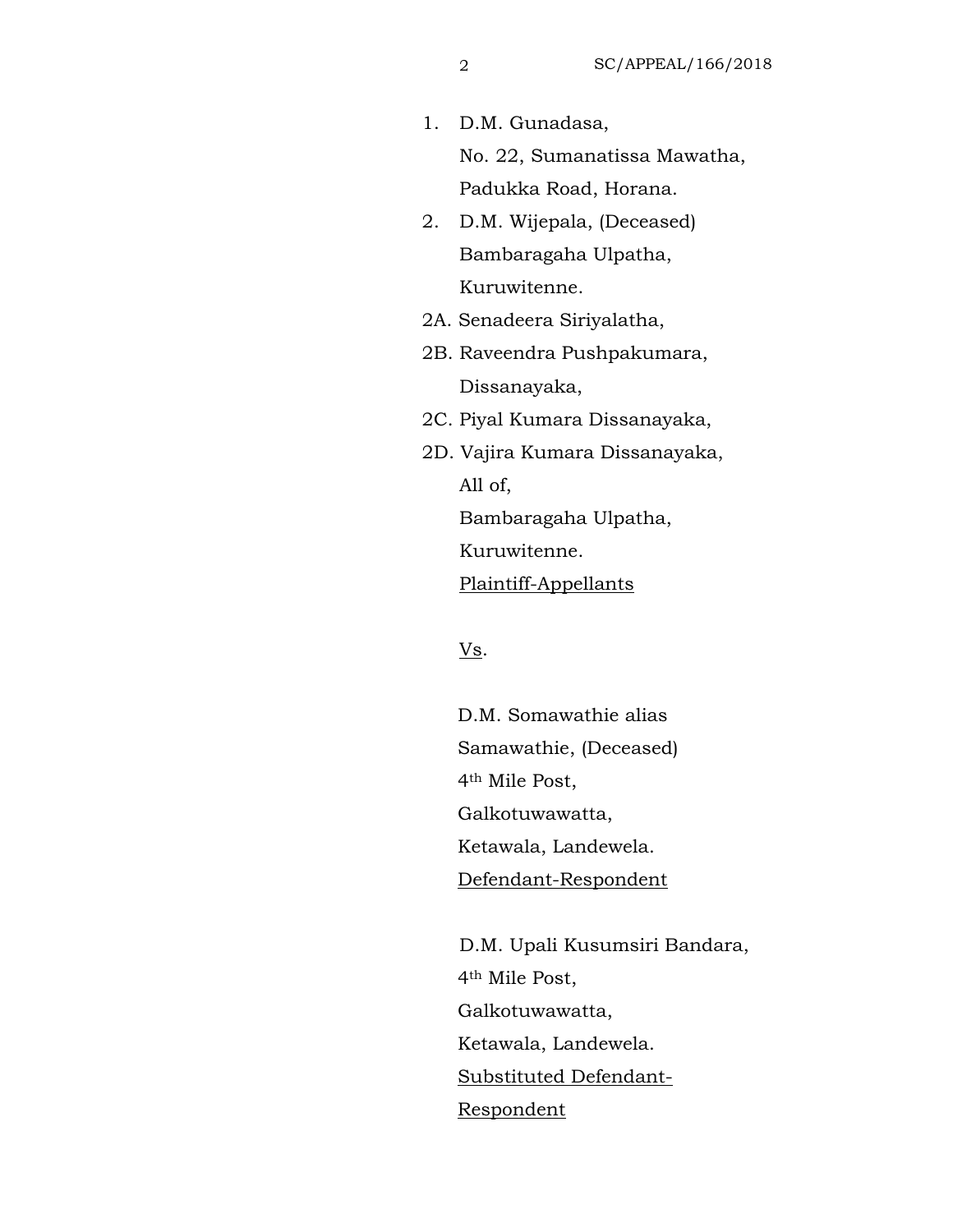## AND NOW BETWEEN

D.M. Gunadasa, No. 22, Sumanatissa Mawatha, Padukka Road, Horana. 1st Plaintiff-Appellant-Appellant

Vs.

- 2A. Senadeera Siriyalatha, 2B. Raveendra Pushpakumara,
	- Dissanayaka,
- 2C. Piyal Kumara Dissanayaka,
- 2D. Vajira Kumara Dissanayaka, All of, Bambaragaha Ulpatha,

Kuruwitenne.

Plaintiff-Appellant-Respondents

D.M. Upali Kusumsiri Bandara, 4th Mile Post, Galkotuwawatta, Ketawala, Landewela. Substituted Defendant-Respondent- Respondent

Before: S. Thurairaja, P.C., J. A.L. Shiran Gooneratne, J. Mahinda Samayawardhena, J.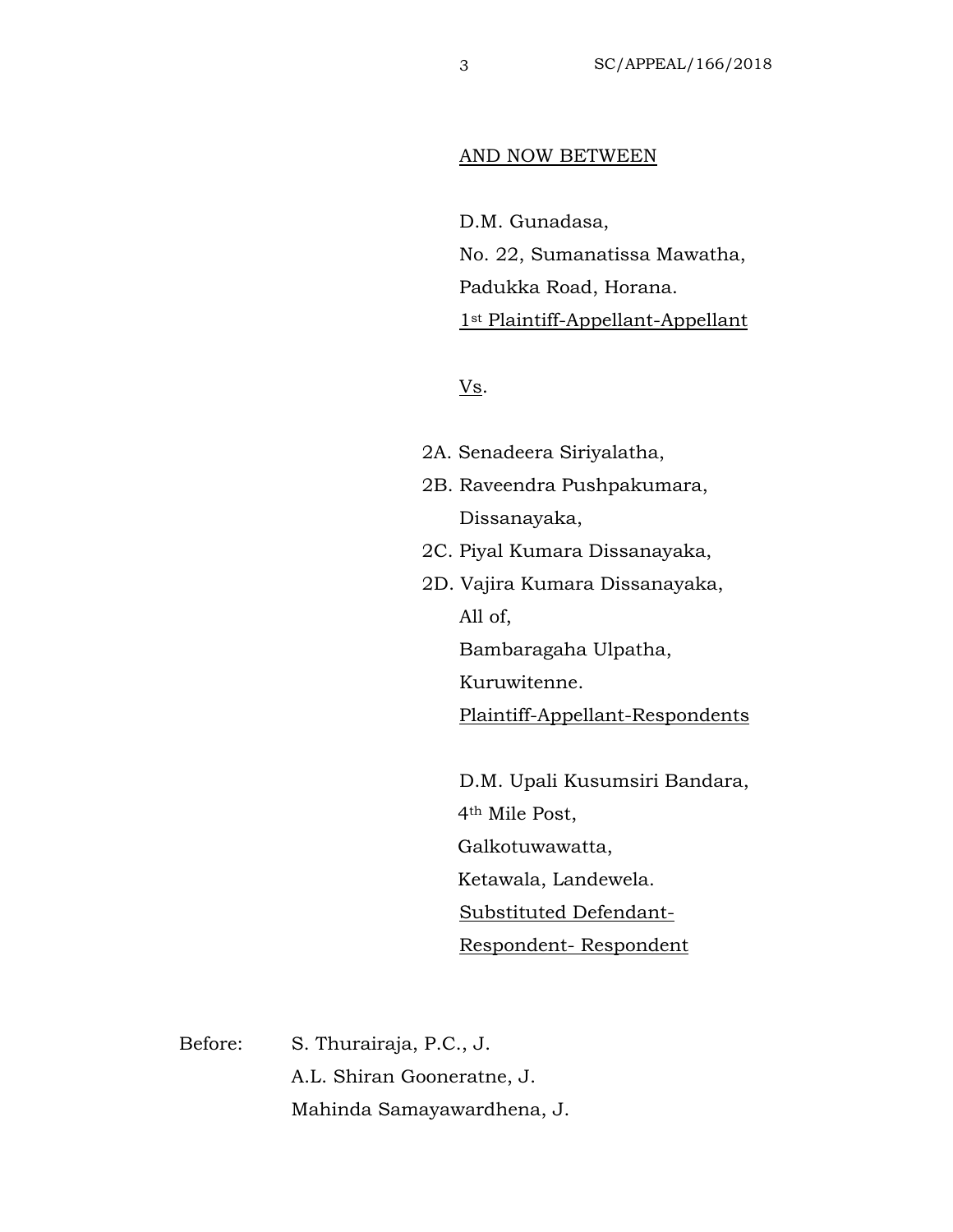Counsel: Dr. Jayatissa De Costa, P.C., with Chanuka Ekanayaka for the 1st Plaintiff-Appellant-Appellant. Venuke Cooray for the Substituted Defendant-Respondent-Respondent.

Argued on: 27.10.2021

Written submissions:

by the 1st Plaintiff-Appellant-Appellant on 10.01.2019.

by the Substituted Defendant-Respondent-Respondent on 03.11.2021.

Decided on: 30.11.2021

## Mahinda Samayawardhena, J.

The two plaintiffs filed this action in the District Court of Badulla seeking a declaration of title to the land described in the schedule to the plaint, ejectment of the defendant therefrom and damages. The defendant filed answer seeking the dismissal of the action.

The mother of the two plaintiffs and the defendant was the owner of this land. She gifted it to the two plaintiffs in 1968 by the deed of gift marked P1 at the trial. This deed was not marked subject to proof. It is on this deed the two plaintiffs claim title to the land.

As crystalised in the issues, the defendant contested the plaintiffs' action on three grounds: (a) the deed is invalid; (b) the defendant has alienated the land to her sons but they are not parties to the case; and (c) the land has not been properly identified. Grounds (b) and (c) were never pursued.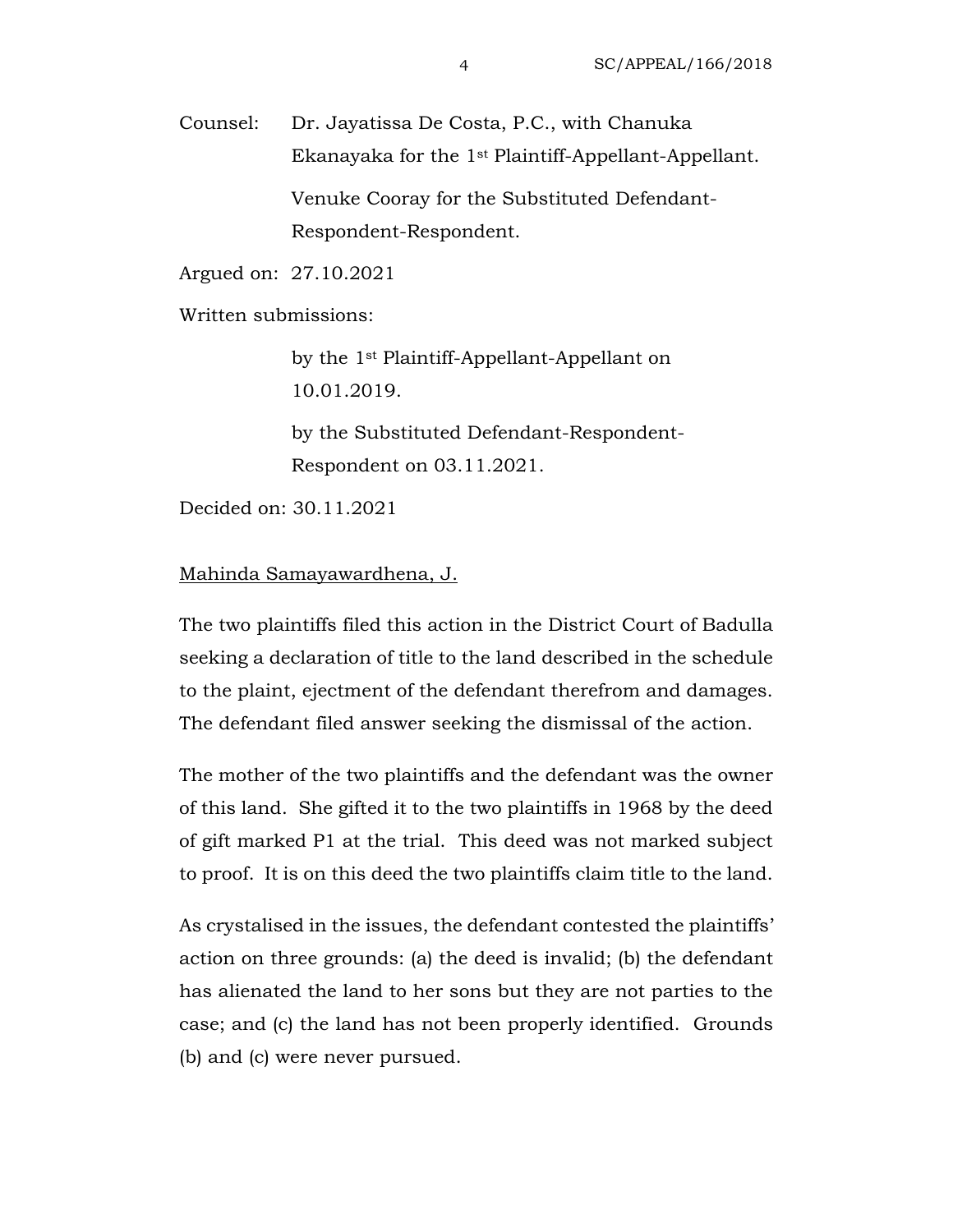A deed of gift can be challenged on various grounds: due execution, fraud, prior registration, non-acceptance etc. Even though the defendant in her answer and by way of an issue made a general statement that the deed of gift P1 is invalid, she was careful not to disclose the basis on which she stated so. In my view, if it is the contention of the defendant that the deed was invalid because it was not accepted by the donee, the defendant must plead it specifically in her answer and raise it as a specific issue. Merely making a general statement that the deed is invalid and asking one or two questions about the acceptance of the deed in the cross examination of the plaintiff is not sufficient at all.

Be that as it may, after trial the District Court dismissed the plaintiffs' action with costs on the basis that the first donee who is the first plaintiff had not accepted the donation by placing his signature on the deed and the acceptance of the donation by the second donee who is the second plaintiff for himself and on behalf of the first donee who is his brother is not valid. The District Judge proceeded on the premise that when the donee is a major, the only mode of acceptance of the donation is the donee signing the deed himself. Although there was no issue regarding the acceptance of the donation by the second donee for himself, the District Judge gave no relief to the second plaintiff either.

On appeal, the Court of Appeal affirmed the judgment of the District Court and dismissed the appeal with costs. Hence this appeal by the plaintiffs to this court. This court granted leave to appeal on the following three questions of law:

*Have the Court of Appeal and the District Court erred in law not considering:*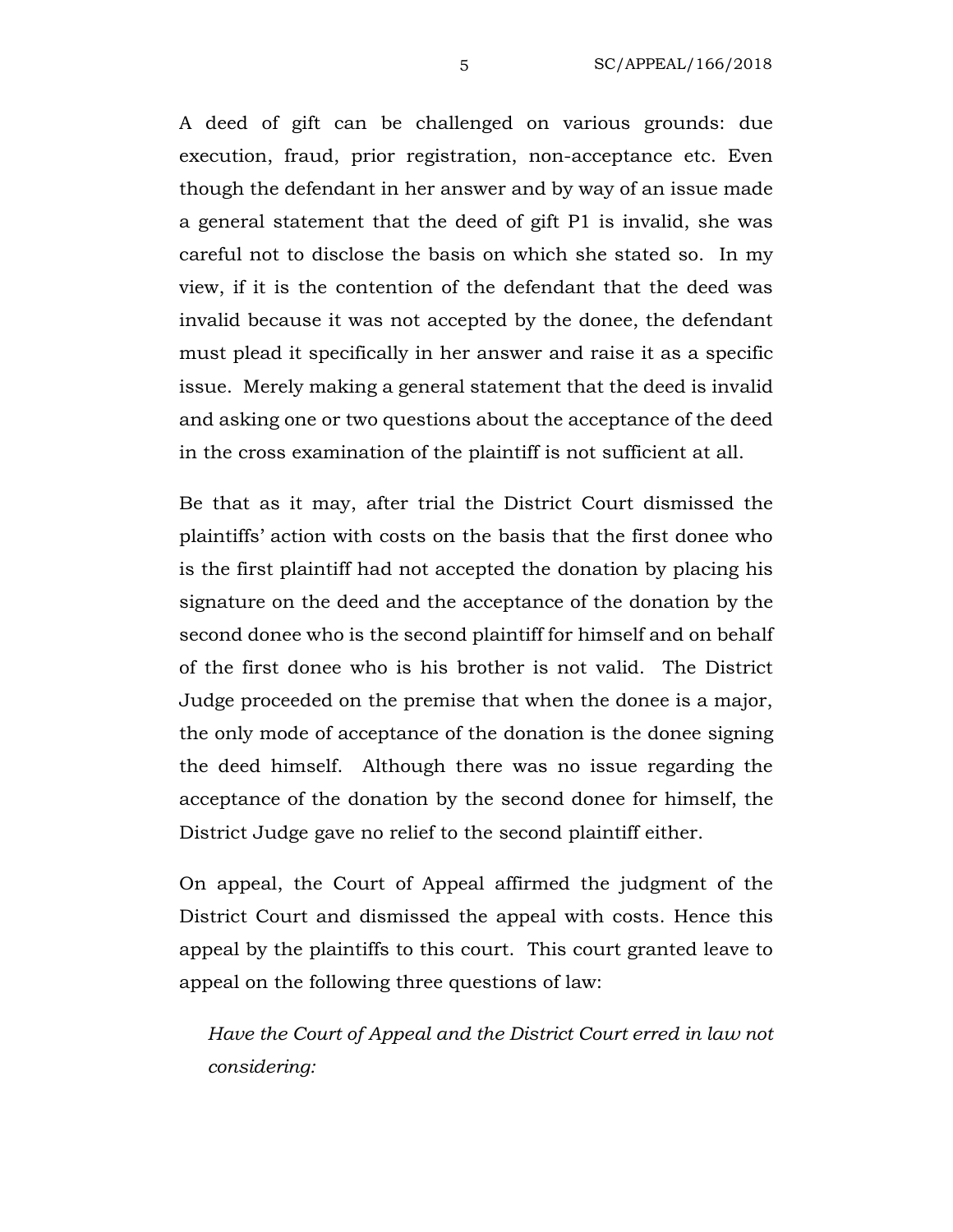- *(a) that the deed of gift P1 is legally valid?*
- *(b) that after the donation the first and second plaintiffs possessed and enjoyed the property from 1968-1982 and also they rented out and collected rent from the said property?*
- *(c) that the second plaintiff could accept the gift on behalf of the first plaintiff who is his own brother?*

The general principle is that a donation is a contract and acceptance of it by the donee is essential to clothe the deed of gift with validity. There is a natural presumption that every deed of gift is accepted. The law does not specify a particular form for acceptance of a deed of gift. The common practice is for the donee to sign the deed of gift signifying his acceptance. However this does not mean that the deed of gift is invalid unless the acceptance appears on the face of the deed. Such acceptance can be inferred from the circumstances. This includes the conduct of the doner and donee after the donation. The entering into possession of the property by the donee leads to the inevitable inference that the donation was accepted despite the lack of acceptance on the face of the deed. The question of acceptance of a donation is a question of fact which needs to be answered on the unique facts and circumstances of each individual case and not by simply looking at the deed of gift to ascertain whether the donee himself has signed the deed. This view is supported by ample authority including, ironically, all four decisions cited in the judgment of the Court of Appeal to dismiss the appeal on the ground that the first donee has not signed the deed personally. I will restrict my consideration to those four cases although there is a plethora of decisions to support the above view.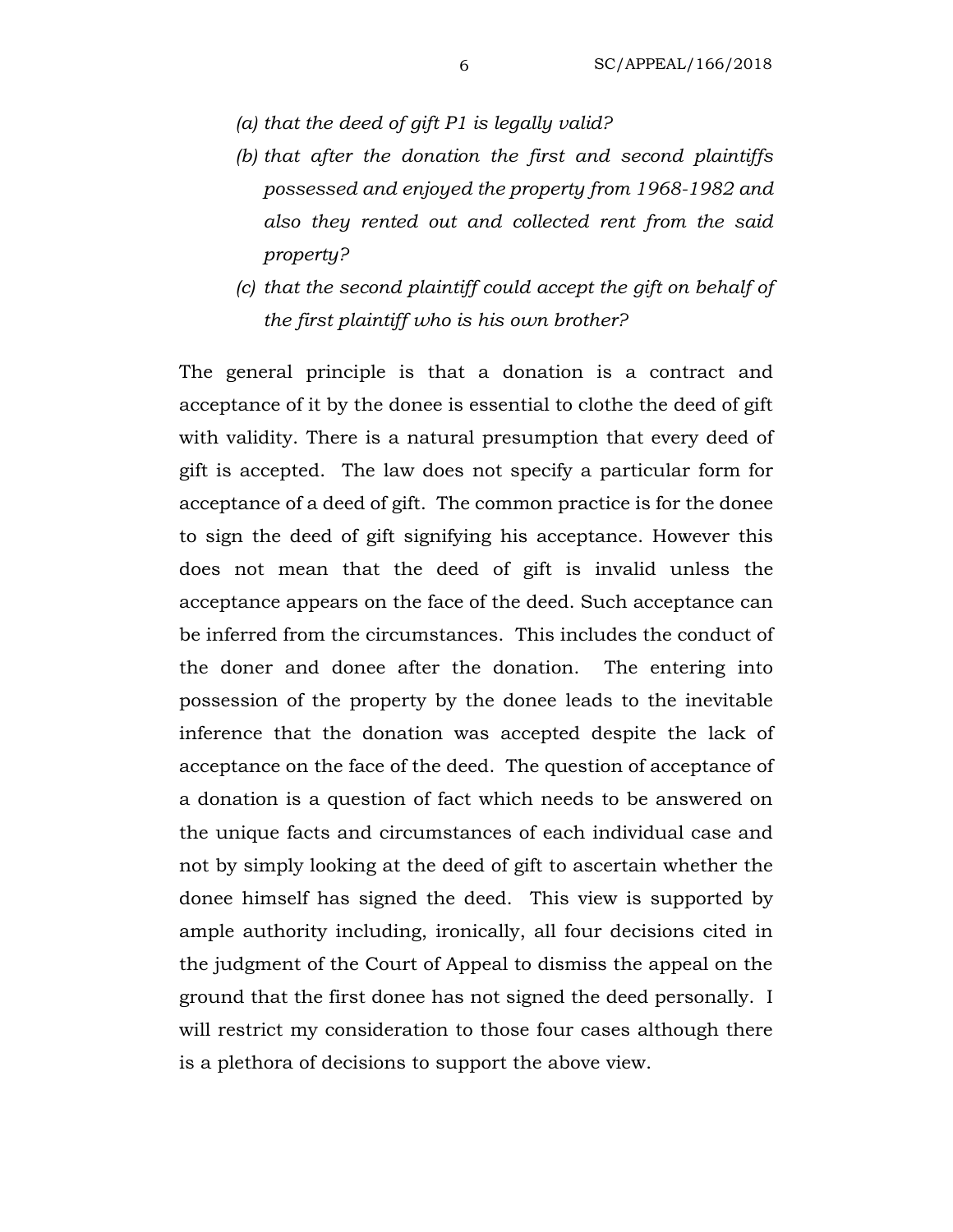The first case cited by the Court of Appeal is *Wickremesinghe v. Wijetunga (1913) 16 NLR 413*, in which there was no acceptance of the gift on the face of the deed, but the District Judge held that the deed of gift was duly accepted and dismissed the plaintiff's action. On appeal, the Supreme Court held at 416:

*In the present case the evidence shows that there were at least two distinct acts of acceptance by the first defendant of the donation in question. It appears that on the wedding day of the first defendant the plaintiff delivered over to her the deed of donation, and then she accepted the same. Although, as I have observed, the delivery of the deed was not essential to complete the transaction, it has significance here as a token of acceptance of the gift. Moreover, the first defendant sold a half of three of the lands gifted to her husband before the commencement of the present action. That also was clearly an act of acceptance of the donation. For these reasons I see no grounds for interfering with the judgment appealed from, and I would affirm it with costs.*

The next case cited was *Bindua v. Untty (1910) 13 NLR 259* where Wood Renton J. (later C.J.) held at 260-261:

*It is quite clear that by the Roman-Dutch Law acceptance may be manifested in any way in which assent may be given or indicated. In the present case there is evidence showing that Sinda [the donor] not only permitted his eldest son Sumara, who was one of the donees, and who was of full age at the time, to accept the donation on his own behalf and on that of the minor children, but also that he surrendered the property in question to the donees after the execution of the deed of gift; that Sumara possessed the land*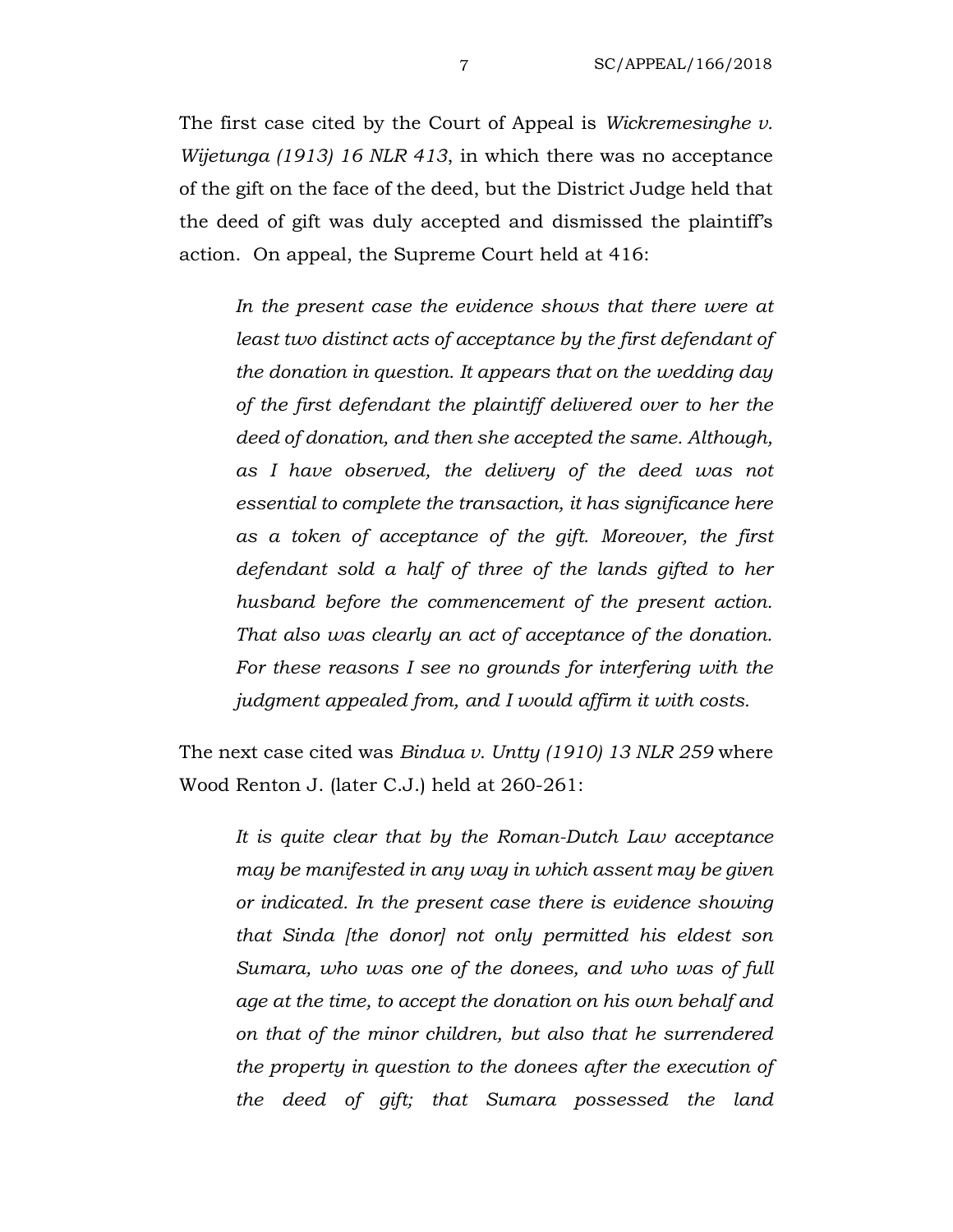*thenceforward, and that his minor brothers and sisters took the produce themselves on becoming majors; and that they dealt with the land as owners while Sinda was still alive. I have examined all the cases that were cited to us in the argument, but I do not think it is necessary to deal with them in detail. The question of acceptance is a question of fact, and each case has to be determined according to its own circumstances. I would hold that here there is ample evidence of the acceptance of the donation to satisfy the requirements of the law in the conduct of Sinda himself at the time of the donation and subsequent to it, in the possession of the land by Sumara, a donee and a major, with Sinda's consent, and as Sinda's agent, if it is necessary to hold so much, for the purpose of the acceptance of the donation, and in the conduct of the minor donees themselves during Sinda's life. It is true that the critical point of time in such a case as this, where the donation was one taking effect at once on the execution of the deed, is the date of the execution of the deed itself. But for the purpose of determining whether there was such an acceptance, we are entitled to look not only at the circumstances accompanying, but also at those subsequent to, the date of the donation. Taking all the facts of the present case I hold that a sufficient acceptance of the deed of gift has been established.* 

The third case cited was the Privy Council decision of *Abeyawardene v. West (1957) 58 NLR 313*. The main question in this case centered round the issue whether the deed of gift in question created a fideicommissum in favour of a family and the question of the acceptance of the gift arose for consideration incidentally. The Privy Council held at 319 that the acceptance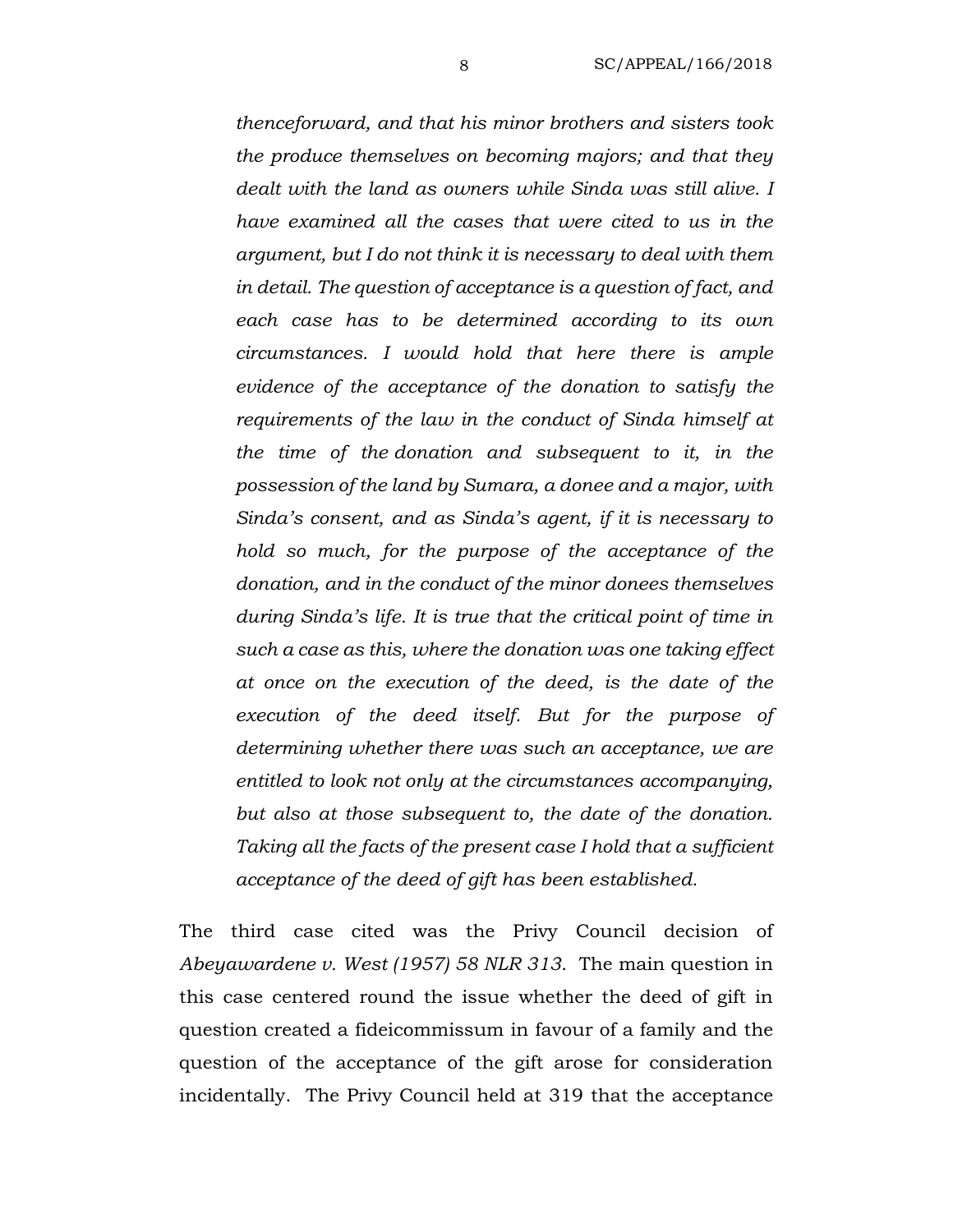of the deed of gift on behalf of two minors by their two major brothers and their brother-in-law is a valid acceptance notwithstanding they are neither natural nor legal guardians of the minors.

The last case cited was *Chelliah v. Sivasamboo (1971) 75 NLR 193* where Alles J. in a separate judgment reviewed almost all the seminal decisions in relation to the acceptance of a deed of gift with particular reference to minors. In this case, a donor had gifted immovable property to three persons, namely his two sons and his grandson, who was the son of his deceased daughter. The three donees were all minors at the time and the donor allowed his second wife to accept the donation on behalf of the donees. The acceptor was hence the step mother of two of the donees and the step grandmother of the third donee. According to the terms of the deed, the acceptor and the donees were entitled to be in possession of the property and enjoy its income and produce. When the donees attained majority, they ratified the acceptance on their behalf by dealing with the property and reciting the deed of gift as their source of title. The trial Judge held there was no valid acceptance of the deed of donation on the ground that the donor's second wife was neither the legal nor natural guardian of the minor donees and therefore could not have accepted the donation on their behalf. The Supreme Court held that the acceptance by the donor's second wife on behalf of the minor donees was valid.

After reviewing the previous decisions, it was held at 211:

*Therefore the character of the acceptor is not conclusive on the question whether there was a valid acceptance or not. Acceptance depends on the facts of each particular case, and*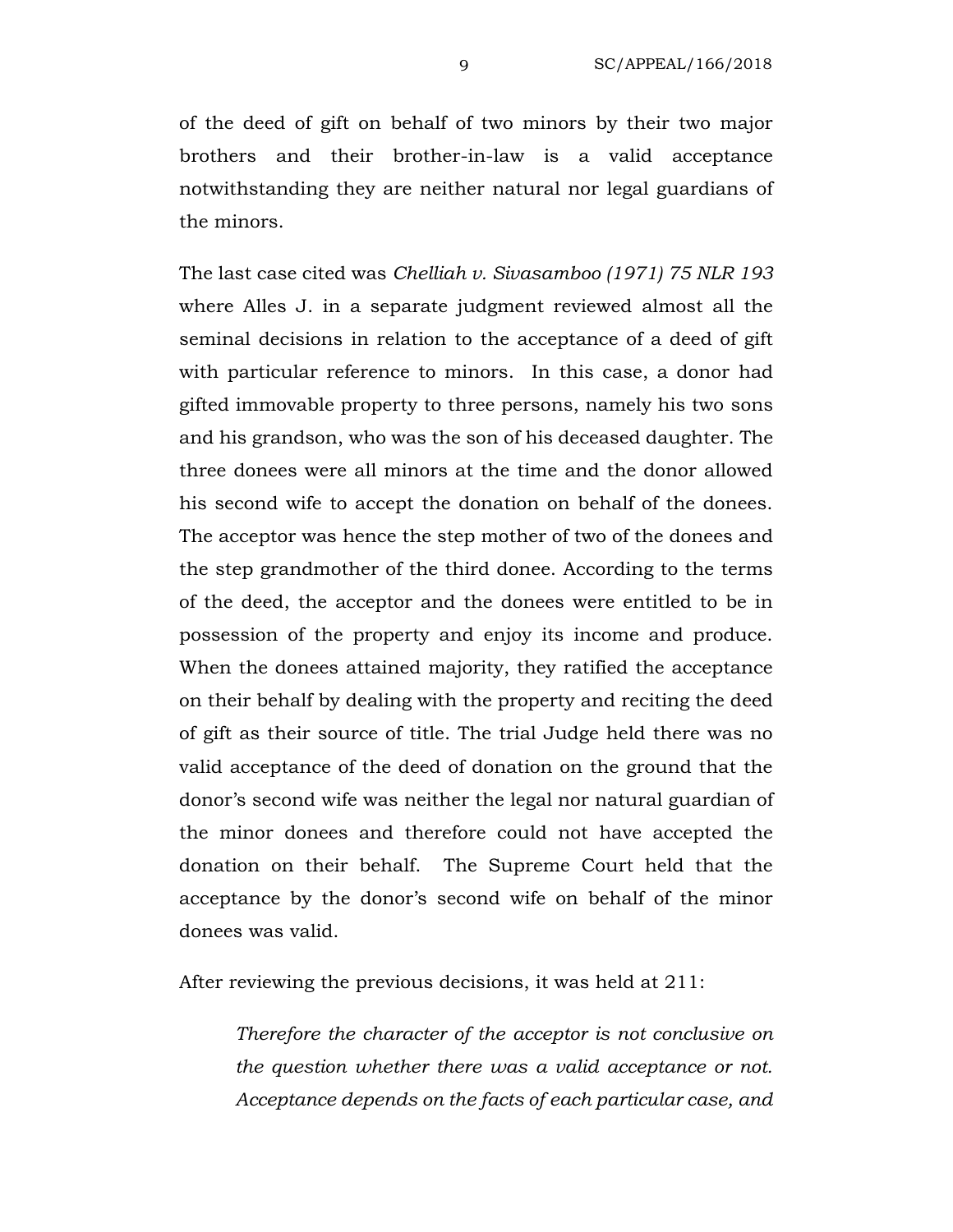*when the acceptor was not a natural guardian or a person appointed by a competent court, acceptance could be presumed if there were sufficient circumstances for a court to draw such an inference.*

The next question is whether there was a valid acceptance of the deed of gift P1 by the first donee. At the time of the execution of the deed, the first donee was not present but the donor, the second donee, the two attesting witnesses and the notary were all present. The second donee accepted the gift on behalf of himself and his brother, the first donee. In the deed it was recorded that "*I the said second named donee for myself and for and on behalf of the first named donee do hereby thankfully and gratefully accept the above grant and gift hereby made*."

The donor mother who lived ten long years after the execution of this deed did not say that the first donee had not accepted the donation and therefore the deed was invalid. According to the evidence of the two donees and one of the attesting witnesses to the deed who was the donees' brother, the mother surrendered possession of the land together with the house thereon to the two donees and lived with one of her children until her death. The two donees have *inter alia* rented out the house to a school master for about two years. These items of evidence were never challenged during the course of cross examination. When this evidence is considered together with the acceptance of the donation by the second donee on behalf of himself and the first donee, there is no doubt that the deed of gift was accepted by both donees.

The District Court and the Court of Appeal only considered the absence of the signature of the first donee on the deed of gift to